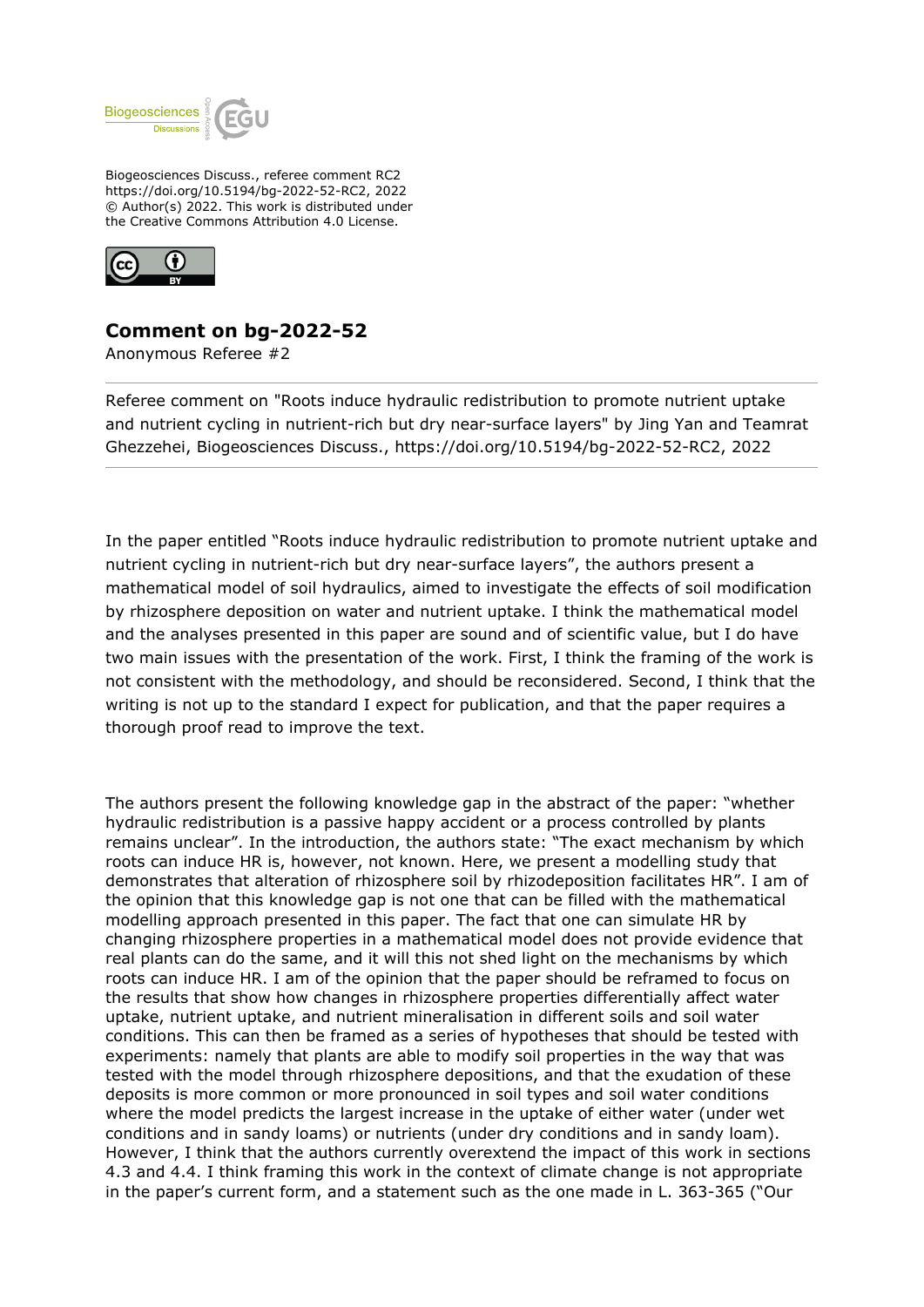results indicate that answering questions about plant adaptation to complex and changing soil and environmental conditions requires integrating biotic and abiotic feedback in the soil-plant-atmosphere continuum") does not match up with the model presented in this paper. Either the modelling should be extended significantly to include more than just a hydraulic model, or the framing of this work should not go beyond the metrics simulated by the model (i.e. water and nutrient uptake). This reframing should lead to significant rewriting of the introduction and the discussion (sections 4.3 and 4.4 in particular).

I would suggest that the paper is carefully proofread to improve the text, which is currently full of grammatical flaws, especially in the introduction and discussion sections. I will mention a few examples I found in the first couple of paragraphs, but have not put the entire text to this level of scrutiny.

L. 27: I guess this is the explanation of hydraulic redistribution? Please cue the term here if that is the case.

L. 28: The current sentence structure reads as if roots modify their immediate surroundings and also modify hydraulic redistribution. Change the order of these two statements to correctly follow up on "…separate advances in our understanding of…'

L. 29: Replace '-an' with ', which is', and follow this with a better definition of the rhizosphere.

L. 32: Rewrite by switching the order of plant water uptake and wetness of the rhizosphere.

L. 33: 'the rhizosphere's carbon investment' suggests that it is the rhizosphere that is doing the investing.

L. 36: Change 'peculiar' to 'specific'

Finally, I have a couple of minor comments.

In the current analysis, do the results of changes in nutrient uptake include the combined effect of increased nutrient uptake and increased nutrient mineralisation? If so, it would be insightful to decouple the two, presenting both their individual effects and their combined effect.